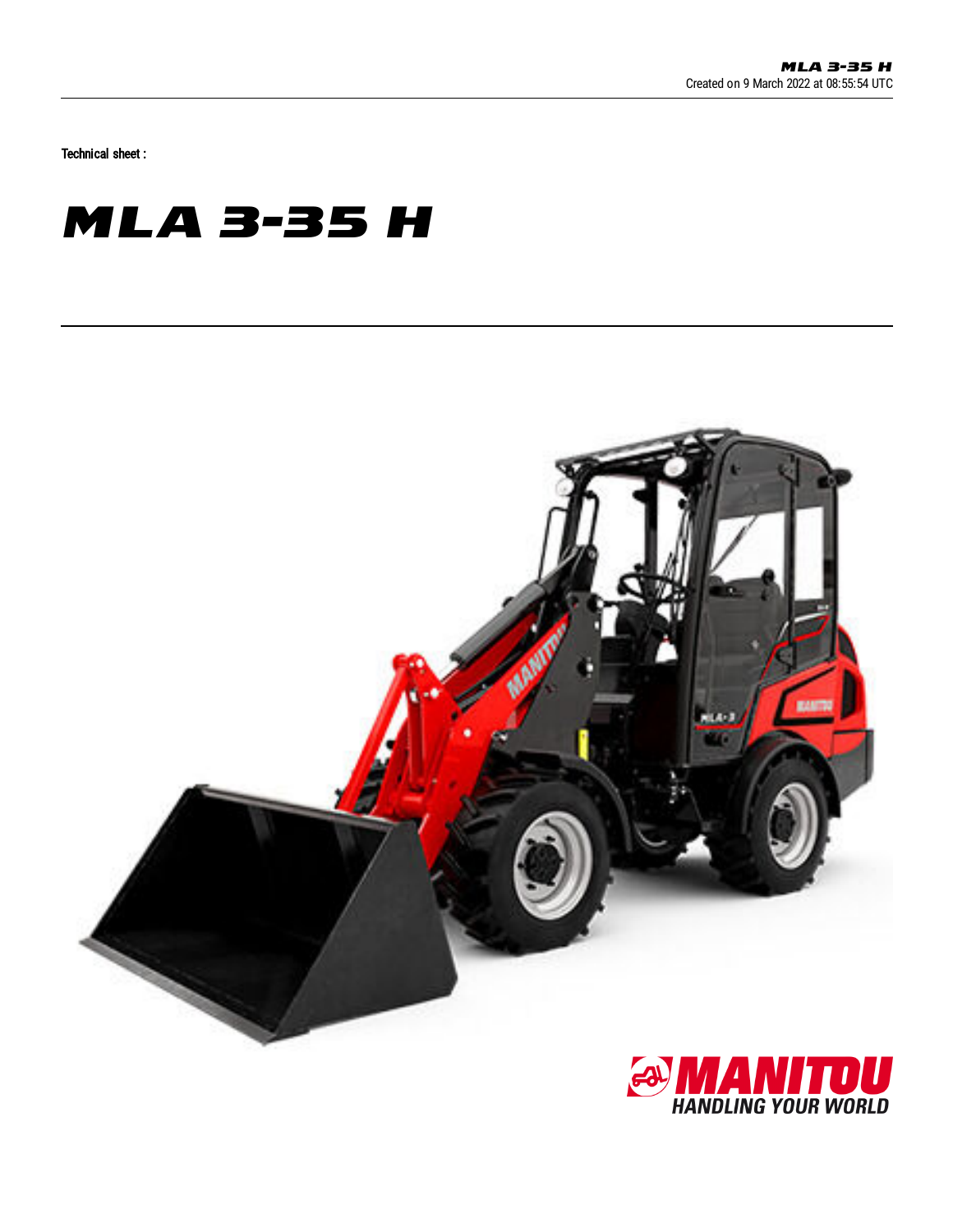| <b>Capacities</b>                                                |                | <b>Metric</b>                            |
|------------------------------------------------------------------|----------------|------------------------------------------|
| Static tipping load with bucket (straight)                       |                | 1670 kg                                  |
| Static tipping load with bucket (full turn)                      |                | 1280 kg                                  |
| Static tipping load with forks (straight)                        |                | 1169 kg                                  |
| Static tipping load with forks (full turn)                       |                | 909 kg                                   |
| Max. height of bucket pivot point                                | h35            | $2.86$ m                                 |
| Max. lifting height (below forks)                                | h3             | 2.65 m                                   |
| Breakout force with bucket                                       |                | 2540 daN                                 |
| <b>Weight and dimensions</b>                                     |                |                                          |
| Unladen weight (with forks) with 2-post canopy                   |                | 2472 kg                                  |
| Unladen weight (with forks) with 4-post canopy                   |                | 2520 kg                                  |
| Unladen weight (with forks)                                      |                | 2649 kg                                  |
| Overall length to carriage (with hitch)                          | 111            | 3.35 <sub>m</sub>                        |
| Overall length to carriage (without hitch)                       | 3              | 3.35 <sub>m</sub>                        |
| Wheelbase                                                        | y              | 1.63 mm                                  |
| Overall width of 2 posts canopy                                  | b21            | 1.01 m                                   |
| Overall width of 4 posts canopy                                  | b22            | 1.02 m                                   |
| Overall cab width                                                | b <sub>4</sub> | 1.02 m                                   |
|                                                                  | b1             | 1.32 <sub>m</sub>                        |
| Overall width (over tyres)                                       |                | 1.78 <sub>m</sub>                        |
| Overall height with FOPS removed and ROPS folded                 | h36            |                                          |
| Overall height with 2 posts canopy                               | h37            | 2.48 m                                   |
| Overall height with 4 posts canopy                               | h38            | $2.26$ m                                 |
| Overall height with cab                                          | h17            | 2.26 m                                   |
| Tilt-up angle                                                    | a4             | 39.70°                                   |
| Tilt-down angle                                                  | a <sub>5</sub> | 43°                                      |
| External turning radius (over tyres)                             | Wa1            | 2.63 m                                   |
| Articulation angle                                               |                | 45 °                                     |
| Standard tyres                                                   |                | Mitas - 31x15 5 15 SK 02                 |
| Ground clearance                                                 | m4             | 0.24 <sub>m</sub>                        |
| Engine                                                           |                |                                          |
| Engine brand                                                     |                | Yanmar                                   |
| Engine model                                                     |                | 3TNV88                                   |
| Environmental norm                                               |                | Stage 3A                                 |
| Number of cylinders / Capacity of cylinders                      |                | $3 - 1600$ cm <sup>3</sup>               |
| I.C. Engine power rating / Power (kW)                            |                | 35 Hp / 26 kW                            |
| Max. torque / Engine rotation                                    |                | 102.70 Nm / 1680 rpm                     |
| Engine cooling system                                            |                | 2 radiators water + hydraulic oil        |
| <b>Transmission</b>                                              |                |                                          |
| Transmission type                                                |                | Hydrostatic                              |
| Number of gears (forward / reverse)                              |                | 2/2                                      |
| Max. travel speed (may vary according to applicable regulations) |                | 19 km/h                                  |
| Differential lock                                                |                | Limited slip differential on front & rea |
| Parking brake                                                    |                | Manual                                   |
| <b>Hydraulics</b>                                                |                |                                          |
| Hydraulic pump type                                              |                | Gear pump                                |
| Hydraulic flow - Pressure                                        |                | 45 l/min / 207 Bar                       |
| Drive hydraulic system pressure                                  |                | 345 Bar                                  |
| <b>Tank capacities</b>                                           |                |                                          |
| Hydraulic oil                                                    |                | 261                                      |
| Fuel tank                                                        |                | 571                                      |
| Noise and vibration                                              |                |                                          |
| Vibration to whole hand/arm                                      |                | $< 2.50$ m/s <sup>2</sup>                |
| <b>Miscellaneous</b>                                             |                |                                          |
| Safety cab homologation                                          |                | ROPS - FOPS cab (level 1)                |
|                                                                  |                |                                          |

|                | <b>Metric</b>                                   |
|----------------|-------------------------------------------------|
|                | 1670 kg                                         |
|                | 1280 kg                                         |
|                | 1169 kg                                         |
|                | 909 kg                                          |
| 5              | 2.86 <sub>m</sub>                               |
| 3              | 2.65 m                                          |
|                | 2540 daN                                        |
|                | 2472 kg                                         |
|                | 2520 kg                                         |
|                | 2649 kg                                         |
| 1              | 3.35 <sub>m</sub>                               |
| š              | 3.35 <sub>m</sub>                               |
|                | 1.63 mm                                         |
| 1              | 1.01 m                                          |
| $\overline{c}$ | 1.02 <sub>m</sub>                               |
| 4              | 1.02 <sub>m</sub>                               |
| ı              | 1.32 <sub>m</sub>                               |
| 6              | 1.78 <sub>m</sub>                               |
| 7              | 2.48 m                                          |
| 8              | 2.26 m                                          |
| 7              | $2.26$ m                                        |
| 4              | 39.70°                                          |
| 5              | 43°                                             |
| ı1             | 2.63 m                                          |
|                | 45°                                             |
|                | Mitas - 31x15 5 15 SK 02                        |
| 4              | 0.24 m                                          |
|                |                                                 |
|                | Yanmar                                          |
|                | 3TNV88                                          |
|                | Stage 3A                                        |
|                | $3 - 1600$ cm <sup>3</sup>                      |
|                | 35 Hp / 26 kW                                   |
|                | 102.70 Nm / 1680 rpm                            |
|                | 2 radiators water + hydraulic oil               |
|                |                                                 |
|                | Hydrostatic<br>2/2                              |
|                | 19 km/h                                         |
|                | Limited slip differential on front & rear axles |
|                | Manual                                          |
|                |                                                 |
|                | Gear pump                                       |
|                | 45 l/min / 207 Bar                              |
|                | 345 Bar                                         |
|                |                                                 |
|                | 261                                             |
|                | 57 I                                            |
|                |                                                 |
|                | $< 2.50$ m/s <sup>2</sup>                       |
|                |                                                 |
|                | ROPS - FOPS cab (level 1)                       |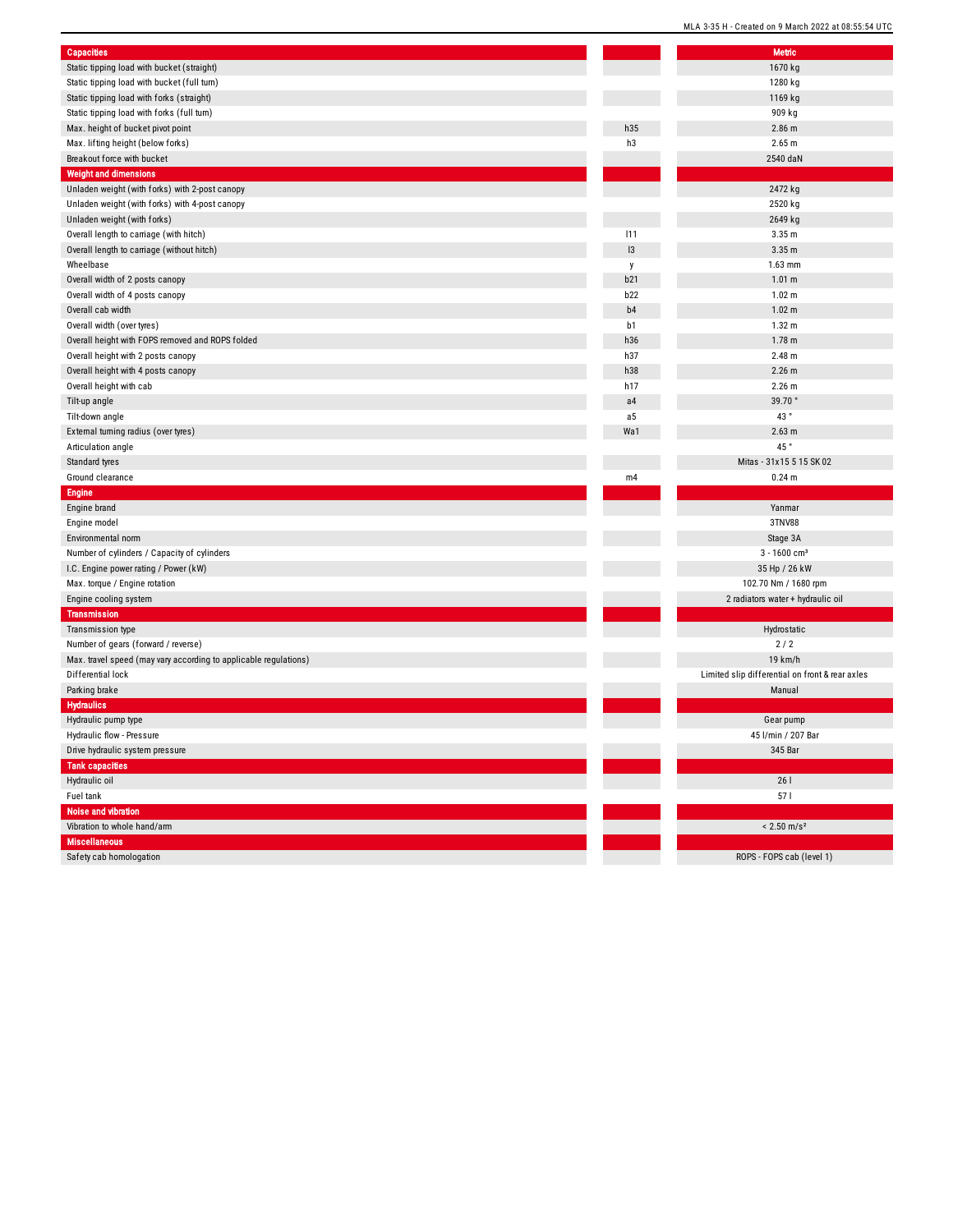## Options / Finishing

## S : Standard / O : Optional / - : Not available

|                                                          | <b>Essential</b> | <b>Classic</b> |
|----------------------------------------------------------|------------------|----------------|
| <b>Lifting function</b>                                  |                  |                |
| Easy Connect System (E.C.S.)                             | S                | S              |
| Hydraulic attachment locking                             | O                | 0              |
| <b>Operator station</b>                                  |                  |                |
| Adjustable and telescopic steering column                | S                | S              |
| Canopy                                                   |                  |                |
| Closed cab with heating                                  | $\sim$           | S              |
| Floor mat                                                |                  |                |
| Tuner car radio (50 W)                                   | $\sim$           | S              |
| <b>Motorization/Power</b>                                |                  |                |
| Attachment hydraulic line                                | S                | S              |
| Continuous flow hydraulics                               |                  |                |
| Hand throttle                                            | S                | S              |
| Self cleaning air prefilter                              | s                | S              |
| Lighting                                                 |                  |                |
| Complete road lighting                                   | $\mathbf{0}$     | S              |
| Front and rear work lights on cab (x4: 2 front + 2 rear) |                  |                |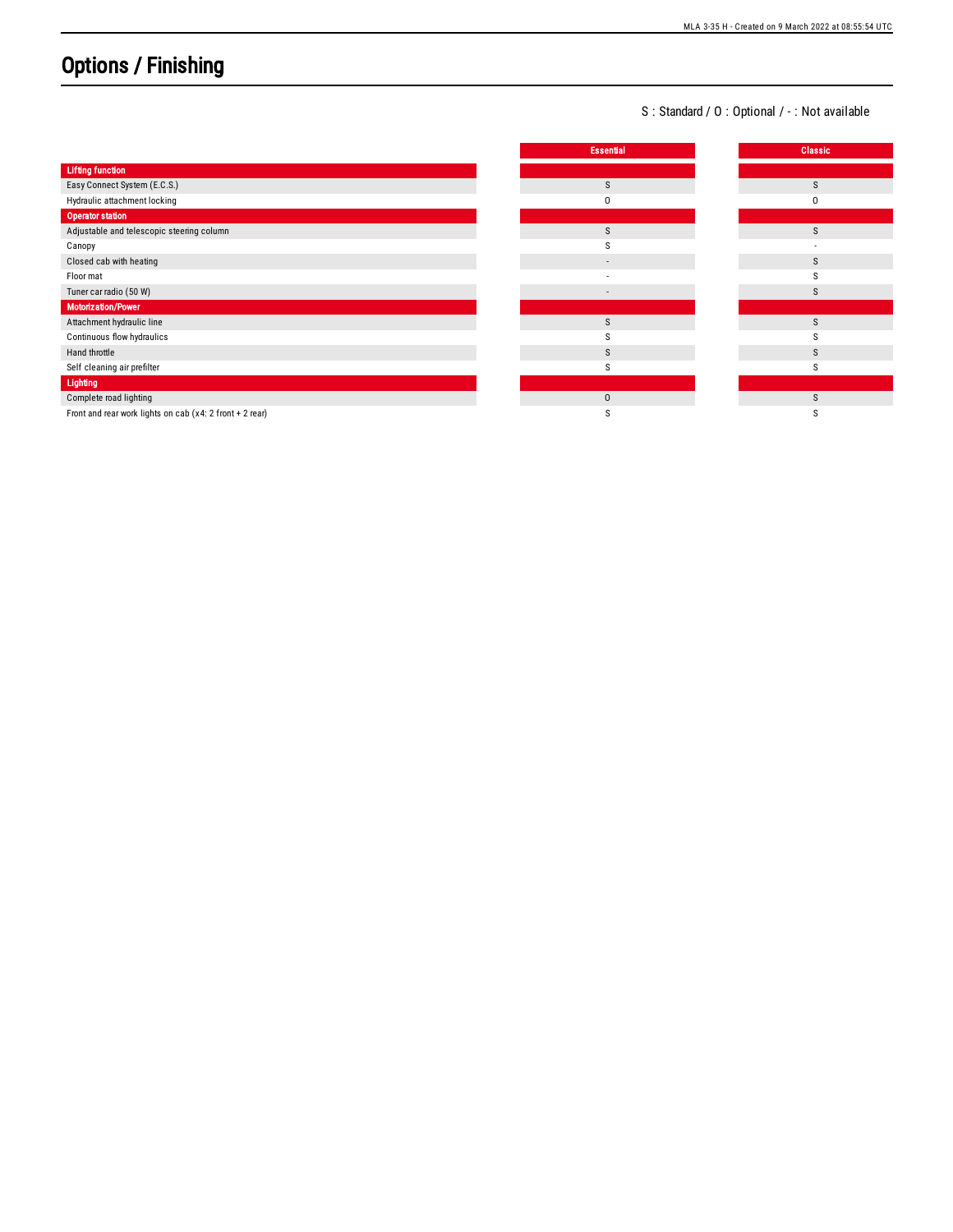## MLA 3-35 H - Dimensional drawing